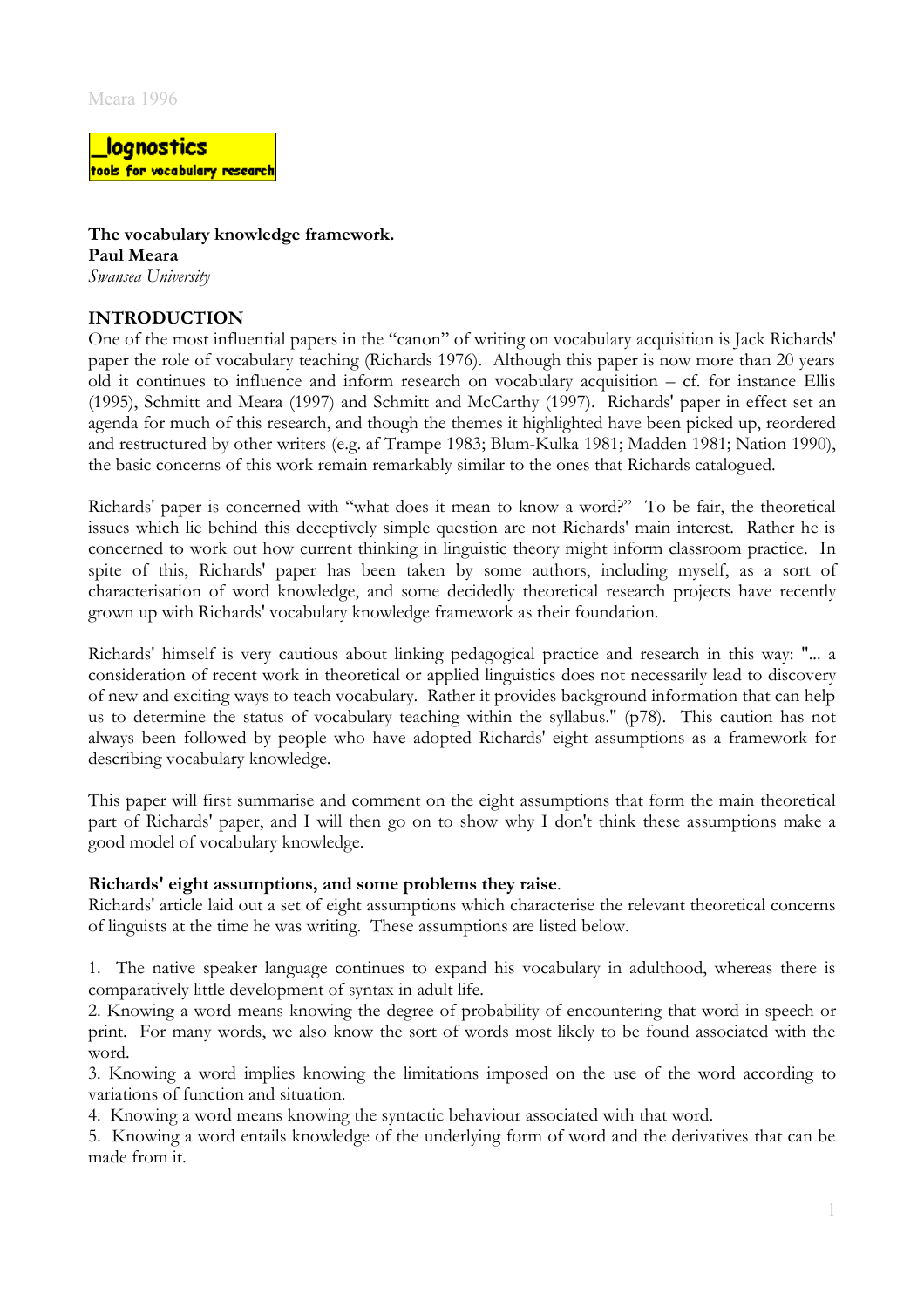6. Knowing a word entails knowledge of the network of associations between that word and the other words in language (sic.)

- 7. Knowing a word means knowing the semantic value of the word.
- 8. Knowing a word means knowing many of the different meanings associated with the word. (p83).

It is easy to see how Richards' eight points arose directly out of research that was current in the mid-1970s. Assumption one derives directly from work on L1 acquisition which was suggesting that children had a largely complete grasp of the syntax of their L1 by about the age of seven (Chomsky 1969). Assumption two links to the beginnings of research on computational analysis of large corpora -- the Kucera and Franis list, for instance, was published in 1967, but work of this sort was beginning to have a significant impact on the way of linguists thought about grammar by the mid-1970s (Kucera and Francis 1967, Sinclair 1991). Significantly, the COBUILD project dates from about this period. Assumption three relates to current work in Register: Richards specifically mentions temporal variation, geographical variation, social variation, social role, field of discourse and mode of discourse, all topics which had recently attracted considerable attention in linguistics. Assumption four is actually less allembracing in fact than it appears to be in the list above. Here Richards is mainly concerned with a short-lived development in syntactic theory -- case grammar -- which faded shortly after Richards' paper appeared. Interestingly, recent linguistic theory has shown signs of return to grammatical models in which the syntactic properties of words are a more central concern (Hudson 1984). Richards, however, was not aware of these future developments, and seems to be more narrowly concerned with the possibilities of case grammar. Assumption five draws on the work of Chomsky and Halle (1968), and is principally an argument about the underlying regularity of morphological processes in English from a phonological point of view. Assumption six picks up on the work of cognitive psychologists, notably Deese (1965), who had attempted to explain word association behaviour in terms of a few simple relationships between words. Assumption seven reflects two current approaches to descriptions of meaning. The first of these was a series of attempts to describe meaning in terms of fundamental semantic components (Bierwisch 1970). The second was an attempt to describe affective aspects of meaning by means of Osgood's semantic differential technique (Osgood, Suci and Tannenbaum, 1957). Assumption eight, unlike the others, does not appear to be based on any specific research, and clearly reflects what is, from the language teachers point of view, a gap in the research available at the time.

It should be clear from this brief summary, that Richards' paper is not really an attempt to provide a systematic account of what it means to know word. And far less is it an attempt to provide a systematic framework for describing and accounting for this knowledge. Rather, it belongs to that other genre -- an honest attempt to give an account of contemporary linguistic research with inferences and applications to teaching where appropriate. It is significant in this regard that more than half of Richards' paper is concerned with showing how current teaching practice can be justified by reference to the assumptions described earlier. That is, the pedagogical practice is not derived from the research: it is already in place, but justified by the research in an ad hoc way.

Once we realise that Richards' paper was not intended as a complete account of word knowledge in a second language, then number of things fall into place.

Firstly, it explains why the list of assumptions contains these eight items, and conspicuously omits other aspects of word knowledge, which might have been important in other contexts. What we have here is a short review of current themes in linguistics which might be relevant to vocabulary teaching. In fact, the listed topics will be familiar to anybody who has a copy of one of many anthologies of linguistic research which were published around the time the Richards was writing. Lyons (1970), for instance, contains papers that touch on all eight of the assumptions in Richards' list.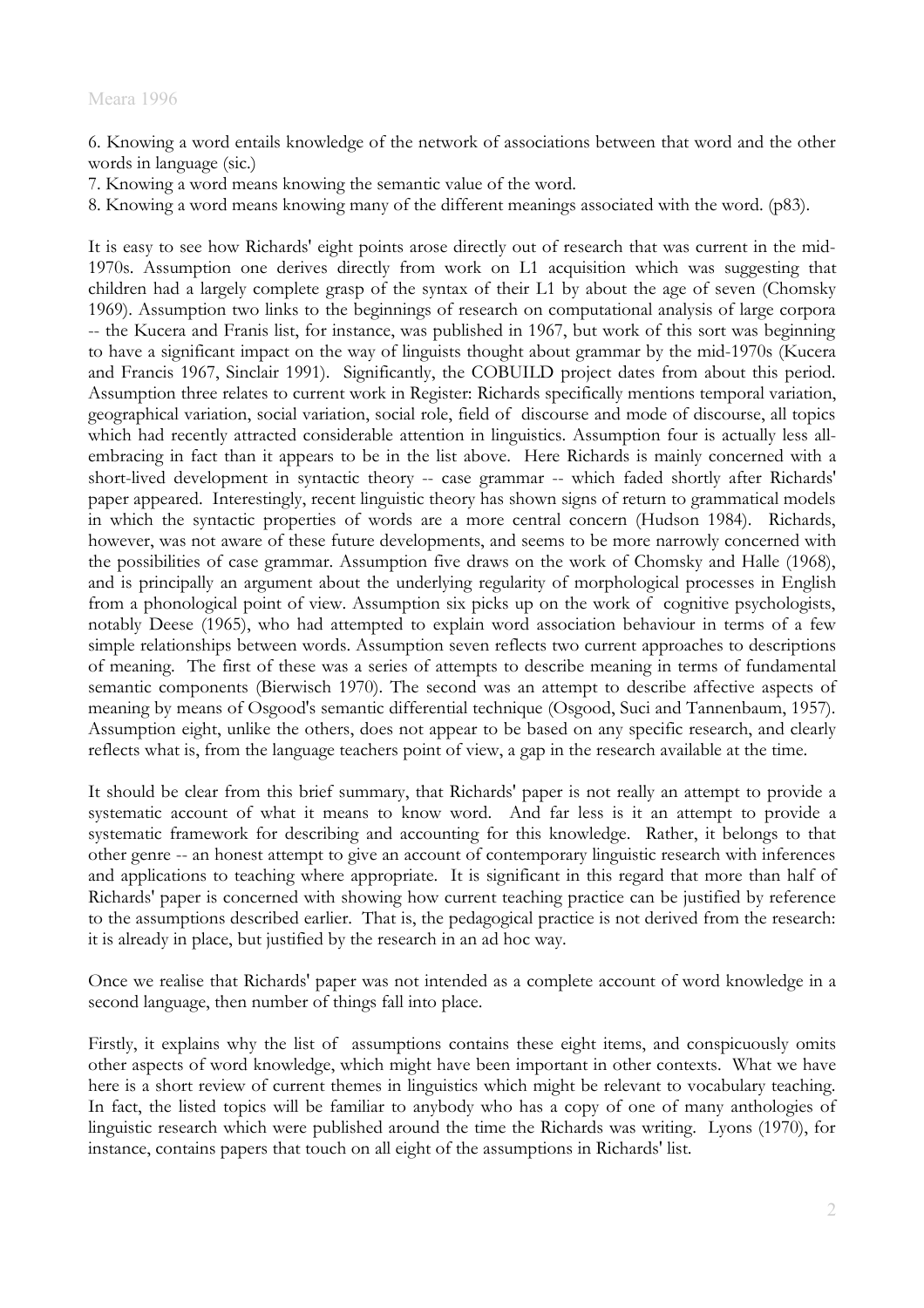Secondly it explains the odd ordering the Richards' assumptions. It always surprised me that assumptions seven and eight -- knowing a word means knowing the semantic value of word, and knowing many of the different meanings associated with it -- should appear so low down the list of assumptions. These two facets of word knowledge seen so crucial that we might have expected them to appear at the head of the list in letters four inches high. In comparison, facets of word knowledge such as assumption two -- knowing whether word is frequent or not -- seem to be much more peripheral.

Thirdly, treating Richards' paper as the review rather than as a formal statement about word knowledge, allows us to explain why the list of assumptions contains a number of obvious gaps. There is nothing in the list which relates in any obvious way to the problem of active versus passive vocabulary, for instance. Nor is there anything in the list which relates to vocabulary growth or to vocabulary attrition. Nor is there anything which relates to the conditions under which words are acquired, and so on. In short with the possible exception of item six -- the word association assumption -- the list is driven exclusively by the concerns of descriptive linguistics, rather than by psycholinguistic or pedagogical concerns.

Finally, seeing the paper as a review allows us to explain Richards' puzzling use of the word *assumption*s to describe his eight statements. If the list of points was really intended as assumptions to be queried and probed, then a research programme might have emerged out of his paper. In fact, the statements are assumptions only in the sense that they form a background for the research reported. None of them is seriously questioned in this paper -- and indeed it is difficult to see how any of them could be seriously objected to, though each of them contains a large number of hidden problems which are the real but covert assumptions at the back of this paper.

By way of an example, let us try to unpack just one of the simple statements in Richards' list, assumptions 6: knowing a word entails knowledge of the network of associations between that word and other words in the language. There are a number of hidden assumptions in this statement:

a: each word in a language enters into a network of associations with other words in the language; b: the resulting network is broadly similar for all speakers of a language;

c: it is possible for us to specify what this network is;

d: a speaker of the language "knows" the network (the use of *know* is problematical here);

e: the network is fixed and stable;

f: the network of associations is a primary feature of a lexicon -- rather than a secondary phenomenon which derives from some other, deeper structural property;

g: bilingual lexicons are not significantly different from the lexicons of monolingual speakers.

And so on. It is clear from the short account, that assumption six is not nearly as straightforward as it looks at first glance. A close look reveals a great deal of uncertainty, even muddle, in it, suggesting that the way lexicons were being thought about in this paper was very far from a coherent theoretical framework.

Although Richards was quite explicit about the pedagogical emphasis on his paper, this has not stopped other people from developing his ideas into a "word knowledge framework" -- an attempt to characterise all the information that a fluent speaker might need to know about a word. This seems to me to be a rather unfortunate development. My reason for reaching this conclusion is the Richards' model of word knowledge strikes me now as a peculiarly word-centred one. At first sight, a wordcentred model of lexical knowledge might not seem to be a bad thing. Obviously, one might argue,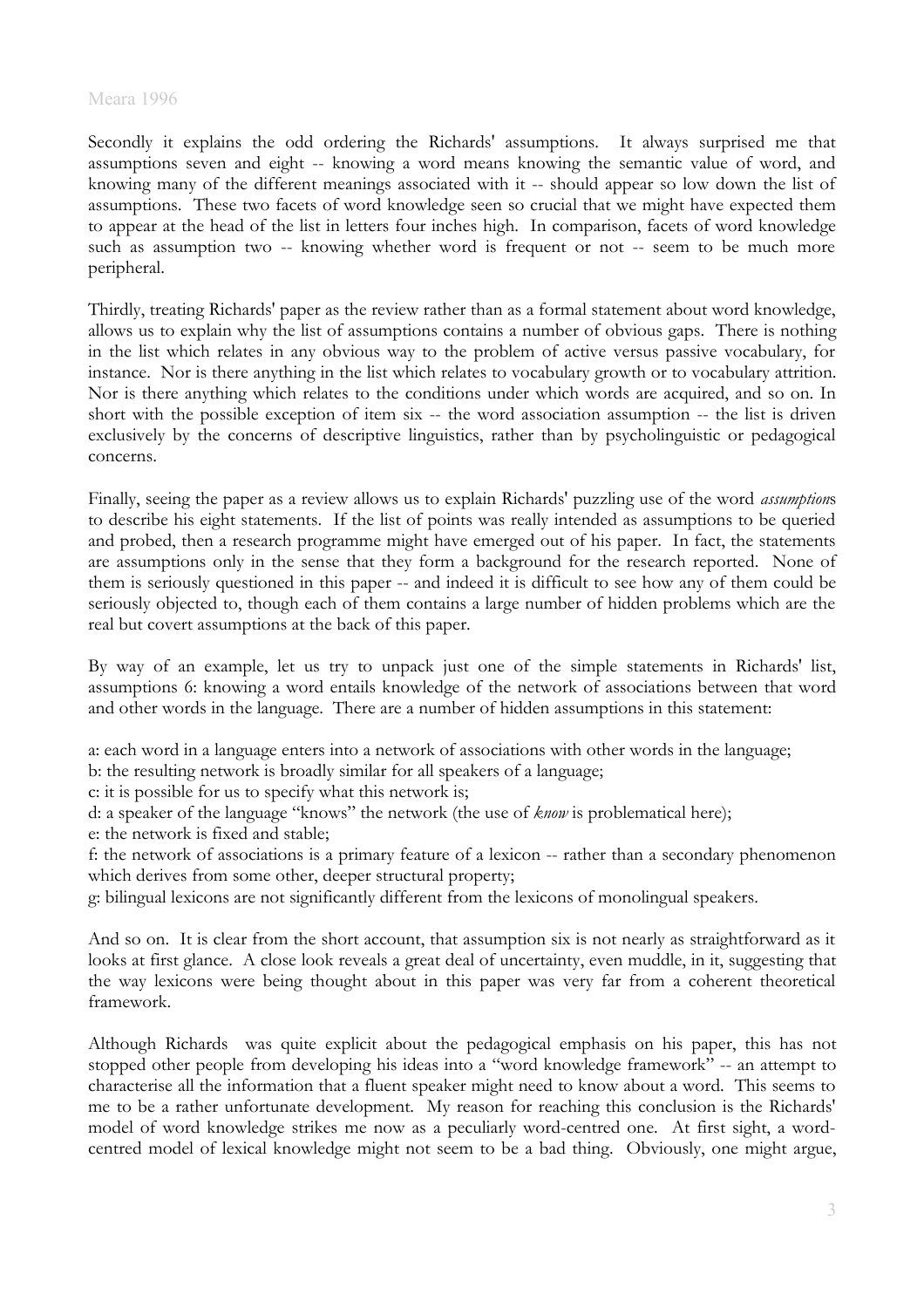learners acquire a great deal of knowledge about individual words, and this knowledge needs to be codified and catalogued if we are to give a proper account of what it is the learners learn when they develop a competent L2 lexicon. With the benefit of experience, this plausible argument strikes me as wrong. And worse than that, it is wrong in a way which forces into what can only be described as a research cul-de-sac.

The logic of using Richards' statement as a framework is that it forces us to look more and more closely at knowledge of individual words. For instance, the framework immediately turns a simple question like "Does X know FISH?" into a much more complex set of questions. Using the word knowledge framework, we can rephrase our original question as:

Does X know the probability of encountering FISH in print? Does X know the probability of encountering FISH in speech? Does X know the limitations on the use of FISH? Does X know the syntactic behaviour associated with FISH? Does X know the derivations of FISH? Does X know the network of associations linked to FISH? Does X know the semantic value of FISH? Does X know the different meanings of FISH?

I suppose that in an extreme case it might be possible to devise a set of tests which could provide appropriate answers to these questions. Note, though, that if we are dealing with a word which has many different meanings, then the number of basic questions gets very large very quickly. FISH, for example, has at least four different meanings: the living animal, the flesh of the animal, the verb *to fish*, a children's card game, and so on. There is also a range of metaphorical extensions of these basic meanings, *fishing for compliments*, for instance or *fishing for personal information* on the Internet. Add to this the derivatives of FISH such as *fishing, fishery*, *fisherman*, and so on, and the task of describing what it means "to know FISH" rapidly becomes an impossible one. Testing all of these various aspects of word knowledge would require is to develop and administer a battery of 40 or 50 tests, just to describe knowledge of a single vocabulary item. This is clearly out of the question for most practical purposes. However, even if we could devise a battery of tests of this sort, we would inevitably find that many L1 speakers and an even larger number of L2 speakers failed on some parts of the test battery -- partial knowledge of words seems to the norm in L1 as well as in L2.

These problems clearly make things very difficult for the framework approach. If we extend the framework approach to a vocabulary of any size, say 1000 words, then the sheer size of the measurement task makes the approach unworkable in real-life situations. If we work with smaller target vocabularies, then it is difficult to produce generalisations about lexical competence in general. In any case, the fact that speakers will typically not know all that there is to know about a word means that the framework approach ends up by disappearing up its own assumptions, as it were: it is difficult to see how it can avoid making more and more detailed statements about fewer and fewer words.

## **Some alternatives to the word knowledge framework**

Is there a way out of this impasse? I think there are two main alternatives to the vocabulary knowledge framework.

The first alternative is to abandon the attempt to describe knowledge of individual words altogether. This rather drastic solution was one which I advocated in Meara 1996. I suggested there that the task of specifying everything that learners know about the contents of their L2 lexicons was intrinsically impossible, but it might be possible to simplify the problem. Instead of looking at individual words, it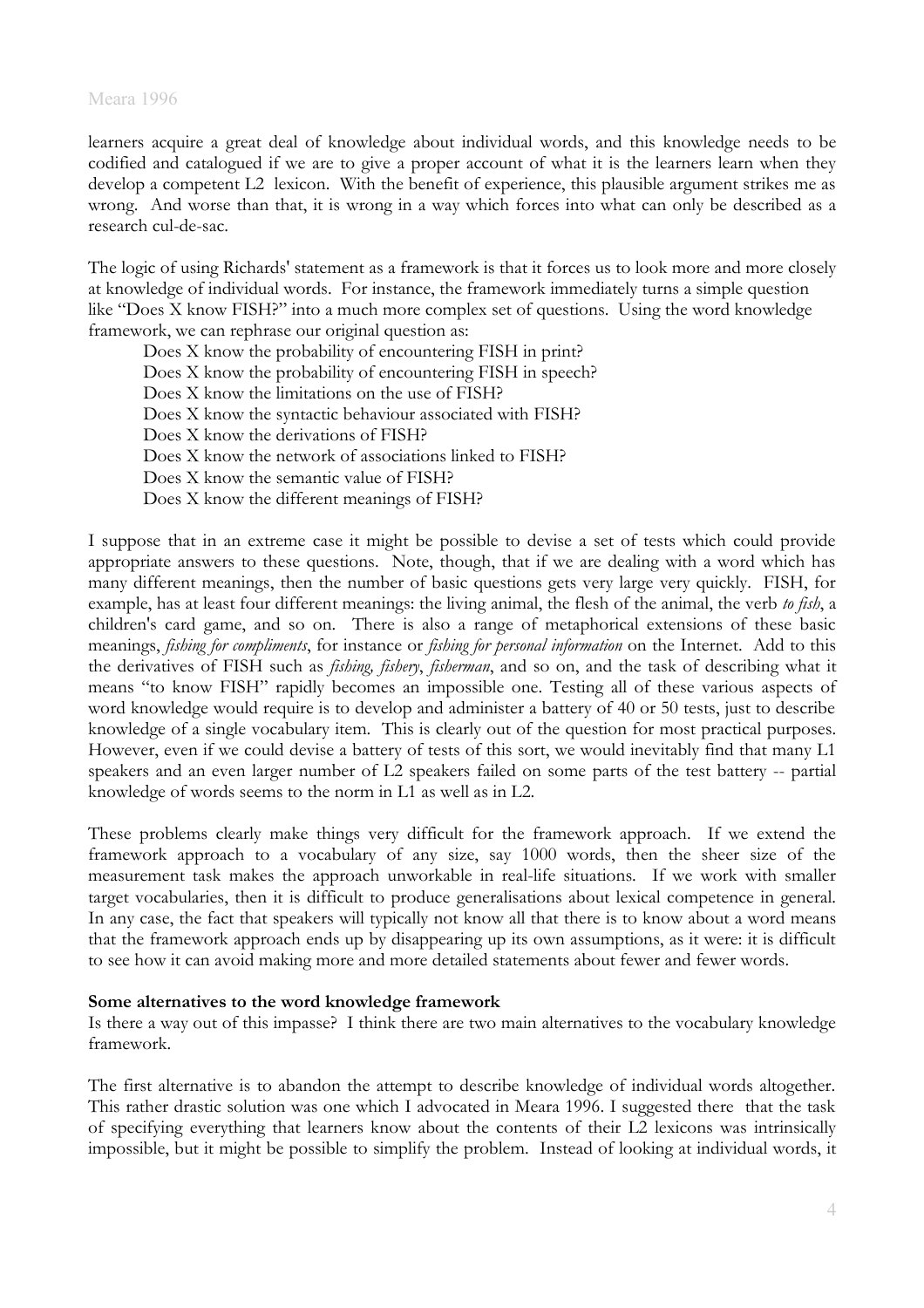might be possible to look at the properties of a lexicon as a whole. Obviously, in practice, this would have to be done by testing individual words, but it might be possible to reduce what needed to be tested to a small number of significant dimensions. Meara 1996b suggested that three dimensions might be enough to give a rich categorisation of learners' lexical competence. We would need to be able to specify how big the learners' lexicons are; we would need to be able to specify how automatically the items in a lexicon could be accessed; and we would need to find a simple measure of how rich a lexical structure linked the words in the lexicon. So far only the first of these dimensions has been studied in any depth (Meara 1994; Nation 1990; Goulden, Nation and Read 1990). Some preliminary work on lexical structure has been published (Read 1993; Vives Boix 1995), and some very exploratory work on automaticity is also beginning to appear (Segalowitz, Watson and Segalowitz 1995; Meara 1996), but a great deal of work on practical models and lexical competence still remains to be carried out.

The second alternative to Richards' framework is one which has been hinted at many times in the research literature, but never really developed. Unlike the dimensions approach outlined above, this approach is word-centred, rather than learner-centred, but it does not attempt to describe or account for the detailed linguistic properties of words. Rather, it attempts to identify a number of stages through which all words pass on their way to being fully integrated into a speaker's lexicon. Models of this sort are often implicit in work on second language lexical acquisition, but they are not often fully elaborated. Where they are elaborated, the underlying metaphor is usually some sort of continuum. A typical example of this sort of model is to be found in Palmberg (1987). In this paper, Palmberg developed a rather complex metaphor about vocabulary learning as a hill which can increase in both height and area, and then wonders:

"Qualitatively, we may study first, how far individual words move along the continuum, and how fast they move as far as they go. To put it differently, are there transitional stages of learning through which learned words pass, and if so are these stages identifiable...? Assuming that such stages do exist... are there any clear thresholds of the type active threshold and passive... that words must cross before they can be considered to be properly learned...? Do all words, given time, pass from recognition knowledge to active production, or do some words remain forever passive...? Do words become fully integrated into the learner's mental lexicon only gradually...or can they jump straight into active production from having been heard and correctly understood by the learner for the very first time...? If so under what conditions is this possible?" p203.

Although the continuum idea is a plausible one at first sight, it turns out to be much less satisfactory when examined closely. The main problem with it is that a continuum by definition implies at least one dimension which varies continuously, and it is by no means obvious what this dimension might be in the case of words. Many writers, including Palmberg, talk quite glibly about the passive/active continuum, for instance, but is very difficult to imagine how a continuum might be an appropriate model for vocabulary. What varies, and how does this variance produce the required effects?

My own feeling is that the transition from passive to active is definitely not a continuum but is a clear candidate for a threshold effect, and it is not difficult to develop plausible theoretical accounts of vocabulary development which make this quite explicit (see for example Meara 1990). Whether there are degrees of passiveness, or degrees of activeness within these two broad states is not at all clear, however. People who have talked most about vocabulary continua have never really developed the idea beyond the very rough metaphor, and typically do not concern themselves with this level of detail.

The idea that words pass through a number of discrete stages seems to be a much more promising one than the continuum idea. Here again, though, little systematic research aimed at identifying these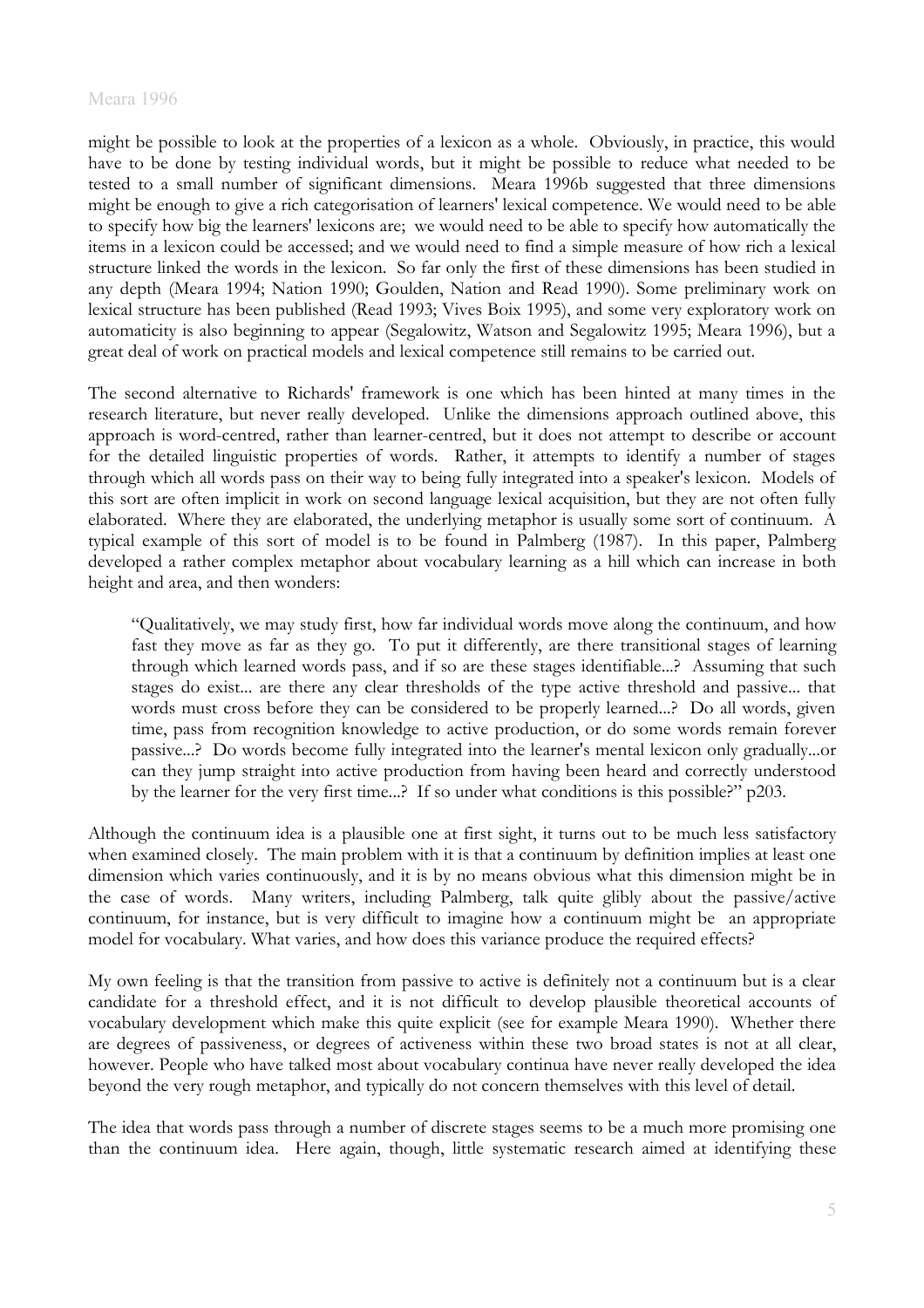possible stages has been carried out. The two obvious candidates states -- a passive/receptive state and an active/productive state – play an important part in the pedagogical discussion about vocabulary teaching, but it is very difficult to find any systematic elaborations involving more complex state models (cf. Waring 1999 for a detailed discussion of this point.)

There are too main exceptions to this claim. The first exception is a series of papers by Wesche and Paribakht (e.g. 1996) which developed the idea of a vocabulary knowledge scale. Wesche and Paribakht identify a scale consisting of five stages of vocabulary knowledge, and they suggest a set a short tests which might characterise where any particular word is positioned on the scale. The five states are defined as statements that learners might make about their knowledge of a particular word, but in the case of the more complex statements, some evidence that the learner's claim is true is required. Wesche and Paribakht's stages are listed below:

- 1. I don't remember having seen this word before;
- 2. I have seen is word before but I don't know what it means
- 3. I have seen is word before and I think it means...
- 4. I know this word. It means...
- 5. I can use this word in a sentence e.g....

Although Wesche and Paribakht's scale includes five states, state one simply reflects no knowledge at all about word. This means that the effective scale is only four points.

Like the continuum idea, the Vocabulary Knowledge Scale appears more attractive at first glance than it does under close scrutiny. The main reason for this is that the Vocabulary Knowledge Scale, like the vocabulary knowledge framework we described earlier, is essentially concerned with describing what stages individual words pass through. The level of description here is a lot coarser than was the level of description in the framework model, and this makes the task of describing word knowledge considerably simpler. Only the very basic stages through which a word might pass are described, and no attempt is made to account for more detailed knowledge about a word that develops over time. However, for a vocabulary of any size, describing word knowledge even at this level still remains a formidable task. Wesche and Paribakht's level five, for instance, requires the testee to write a sentence containing the target vocabulary item, and this sentence then has to be rated by a competent assessor. This severely limits the number of words that can be tested on any one occasion. To be fair, Wesche and Paribakht are well aware of these limitations: they argue that the purpose of the Vocabulary Knowledge Scale is not to estimate general vocabulary knowledge, but rather "to capture the initial stages or levels in word learning which are subject to self-report or efficient demonstration, and which are precise enough to reflect gains during a relatively brief instructional period... An extension of the scale might presumably be used to explore (more detailed) aspects of knowledge but if this were done with significant numbers of words, it would greatly reduce its administrative feasibility". p27.

A second problem with the Vocabulary Knowledge Scale arises from the fact that Wesche and Paribakht seem to view the five (or four) states as a progression. A word in state five is reckoned to be more fully integrated than a word at stage three or stage four. There clearly IS some sort of progression between state two and the other states, but the idea of a strict progression between states three, four and five is rather more difficult to substantiate. In fact, there is no reason for us to believe that these descriptors reflect a succession of stages: it is perfectly possible for learners to write sentences their correctly illustrate the use of a particular word, even when they do not know the word's meaning. All they have to do is reproduce the context in which they first met the word, or reproduce a fixed expression which contains it. This suggests that level five does not necessarily follow level four,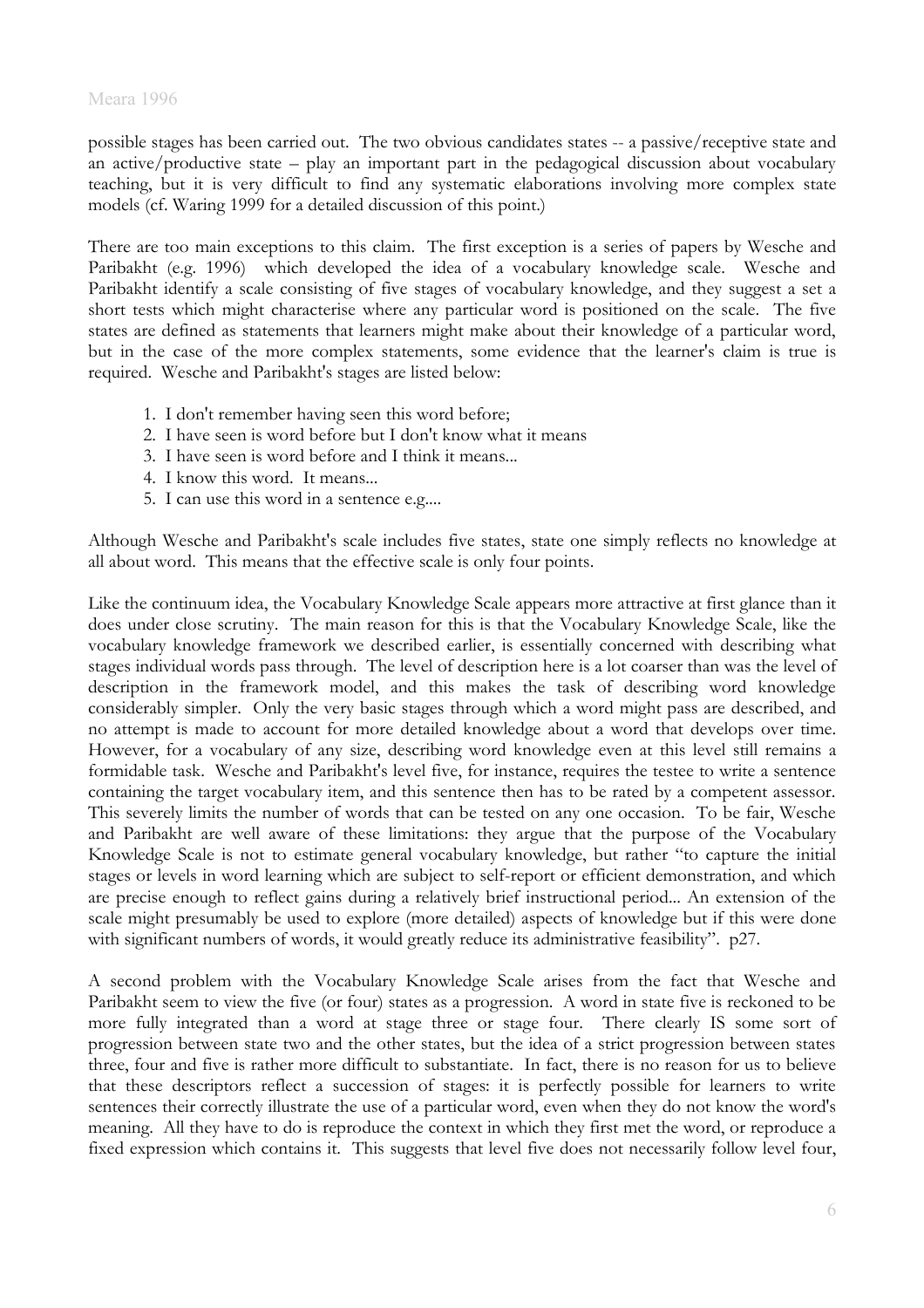or even level three. Similar problems also arise in the description of the earlier levels.

A further problem is that the Vocabulary Knowledge Scale as described by Wesche and Paribakht implies that once a transition from one level to the next has been completed it remains permanent. We all know, of course, that this is not the case in real life. Most of us will have had the experience of looking up a word in a dictionary while reading a foreign language text, and thinking we understand what it means. The transient nature of this knowledge sometimes becomes apparent when we find ourselves looking at self same word again, often only a few minutes after the original look up took place. This suggests that word knowledge may be much more volatile than the continuum or stage models imply, and this in turn suggests that the basic problem with the Vocabulary Knowledge Scale is the idea of a progression through a series of well-defined stages.

What happens if we abandon the idea of a progression, and think instead of a number of states which are functionally independent? Suppose for example, that we take Wesche and Paribakht's five states and set up a model like the one shown in figure one?.



## **Figure 1: a multistate model of vocabulary acquisition**

Unknown words start off in State 0.

Known words can be in a number of different states (here five).

A word in any state has a measurable chance of moving to another state during the given time period. If these probabilities can be assessed for a particular learner, then we can predict long-term development in the overall structure of the learners let you come.

In this model we have five discrete states, and we allow words to move from any one state to any other state. That is, it is possible for a word to move directly from State 0 (I do not know this word) to State 5 (however this is defined) in a single move. It also possible for words to move from any of the higher states back into State 0 or any of the intermediate states -- that is, a model of this sort allows learners to forget words that they know. At first sight, this type of model looks inordinately complex. However, although the conditions under which these transitions might occur are not well-defined from a theoretical point of view, in practice we can sometimes work out the probability of words moving from one state to another for a particular learner in a particular set of circumstances.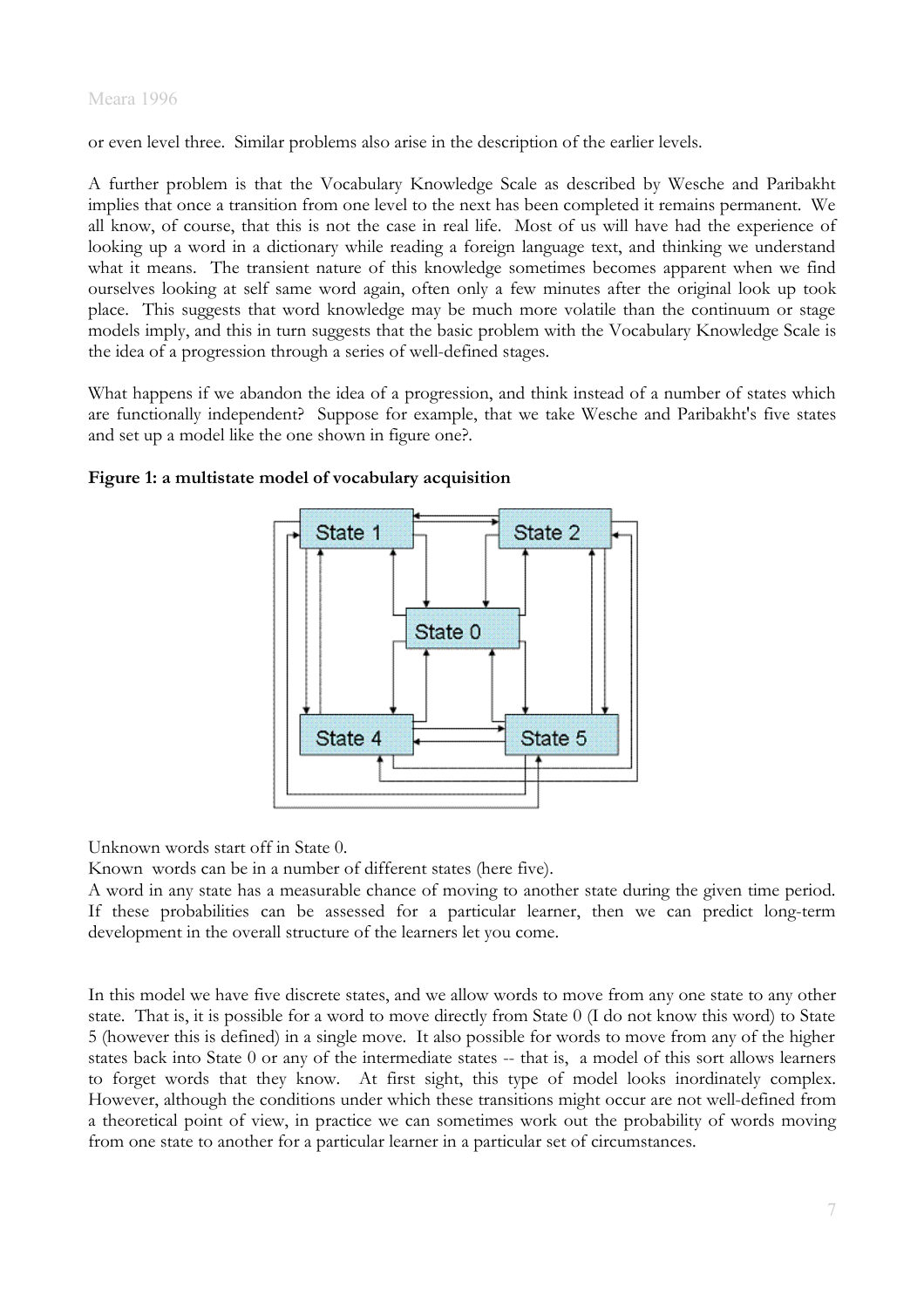Some work of this sort has been reported by one of my students (Meara and Rodríguez Sánchez 1993). using a series of models like the one Figure 1. His models typically used four states, which can be readily identified by the learners we worked with. He asked them to classify a large number of words into one of these four categories using a simple rating scale – a task which the testees were able to complete in a very short time. A second test two weeks later with the same words showed that the words did not always remain the same category. In fact, a large number of words changed category over the two week testing period: some words that were known at Time 1 were apparently forgotten the Time 2; other words not known or only partly known that Time 1 moved to a higher category during the same period. Far from being stable, the vocabularies of the learners we tested showed a very high degree of flux and change, particularly where less frequent words were concerned. Rodríguez Sánchez was able to use these data to calculate the probability of words moving from one state to another between the two tests. Assuming that these probabilities were relatively stable over longer periods, he was then able to predict long-term distribution of words in a large target vocabulary across the four states - "long-term" here means 46 months.) In many cases, these predictions were spectacularly successful: see for example the data in Figure 2, which illustrates how accurately a matrix model can make long-term predictions about vocabulary growth in a single subject. The data comes from a study in which an empirically derived transitional probability matrix like the one in Figure 1 was used to make a long-term prediction of the distribution of words from a 1000 word target vocabulary into four discrete categories (light shading). The dark shading shows the results of a real test taken some months later. The close correspondence between the prediction and the the actual data is very striking indeed.





Rodríguez Sánchez's work suggests that discrete state models and probabilistic measures of how likely words are to move between a number of defined states hold a great deal of promise. Unlike the unidimensional continuum models, or Wesche and Paribakht's fixed progression scale, Rodríguez Sánchez's models seem to be capable of generating predictions about the way whole vocabularies can develop or decline. We have been using them, for example, to investigate the way that advanced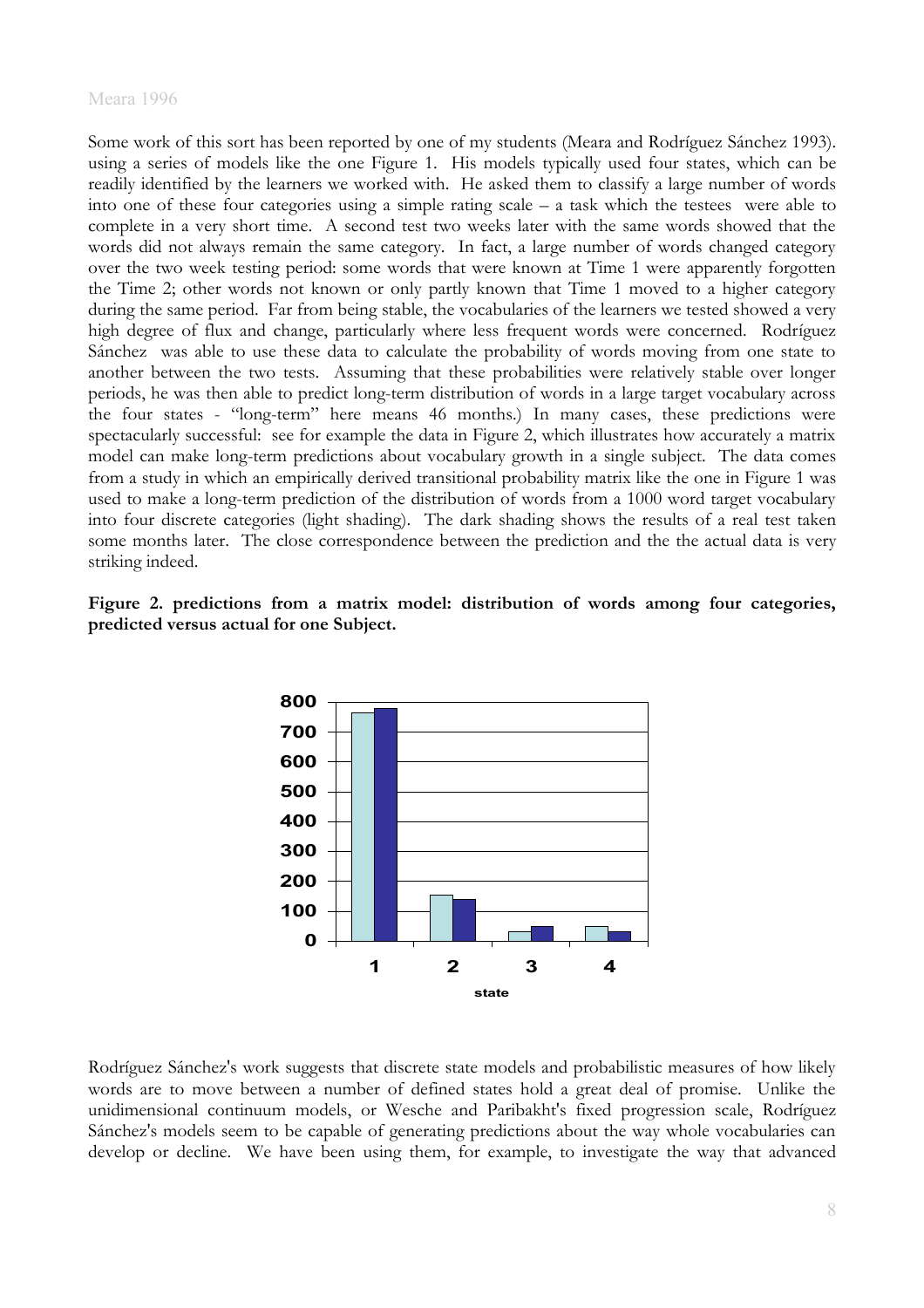learners' knowledge of L2 vocabulary grows very rapidly during a period spent abroad, but then goes into a slow decline once the students return home, and are no longer exposed to the target language for a significant part of the working day.

It is important to note, though, that this predictive power is achieved at a price. Rodríguez Sánchez's models rely on a matrix of transitional probabilities between the states of his model. Although in principle it would be possible to design models which were made up of more than four states, with bigger, more complex models would need to test many more words before we get reliable estimates of the transitional probabilities between states. With our four state models, we can get testees to rate about 300 words, a task which is just about possible since the rating task does not require very much time. A more complex model, say a 10 state model, would require a much larger number of words to be tested if we wanted reliable transitional probabilities between the states. A further problem is that all the words are able to move from one state to another according to these probabilities, and this means that while we can predict the overall distribution of words in a particular L2 learner's lexicon, these predictions describe what happens to the lexicon as a whole, not what happens to the individual words that make it up. In other words, Rodríguez Sánchez's work involves a shift away from individual words in favour of a more global description about how lexicons grow and develop. This of course, is very same shift as the one we described in our first alternative to Richard's vocabulary knowledge framework, where we tried to reduce the idea of lexical competence to a small number of significant dimensions. The generalisation here seems to be that we may not be able to pursue both a detailed analysis of word knowledge and make sensible statements about global aspects of lexicon competence at the same time.

# **CONCLUSIONS**

In this paper I have discussed a number of different approaches to modelling what goes on when people acquire words in a second language. A very large part of this work is concerned are trying to provide detailed descriptions of how individual words get integrated into an L2 lexicon. Ideally, this work would like to provide a complete account of how words move from wholly unfamiliar sequences of letters or sounds to become functional units in an effective lexicon. Although this seems like a very laudable aim, I have argued here here that there is serious problem with the type of research that these aims generate. They seem to force us to focus more and more on the ever finer details of lexical knowledge, at the expensive of a deeper understanding of the global features of lexicon competence.

It seems to me that the best future for research and vocabulary does not lie in pursuing detail at this level. What really need is not so much a more detailed understanding of **words**, but rather a very much deeper understanding of **lexicons**. The area that we work in seems to one where the whole is considerably more interesting than the sum of its parts. The problem with some current models, I believe, is that they are in danger of losing sight of the wood through concentrating too hard on the individual trees.

## **REFERENCES**

**af Trampe, P.** 1983 Foreign language learning -- a criterion of learning achievement. In: **H Ringbom** (Ed.) *Psycholinguistics and foreign language learning.* Åbo: Åbo Akademi. **Bierwisch, M**. 1970. Semantics. In: **J Lyons** (Ed.) *New Horizons in Linguistics*. Harmondsworth: Penguin Books.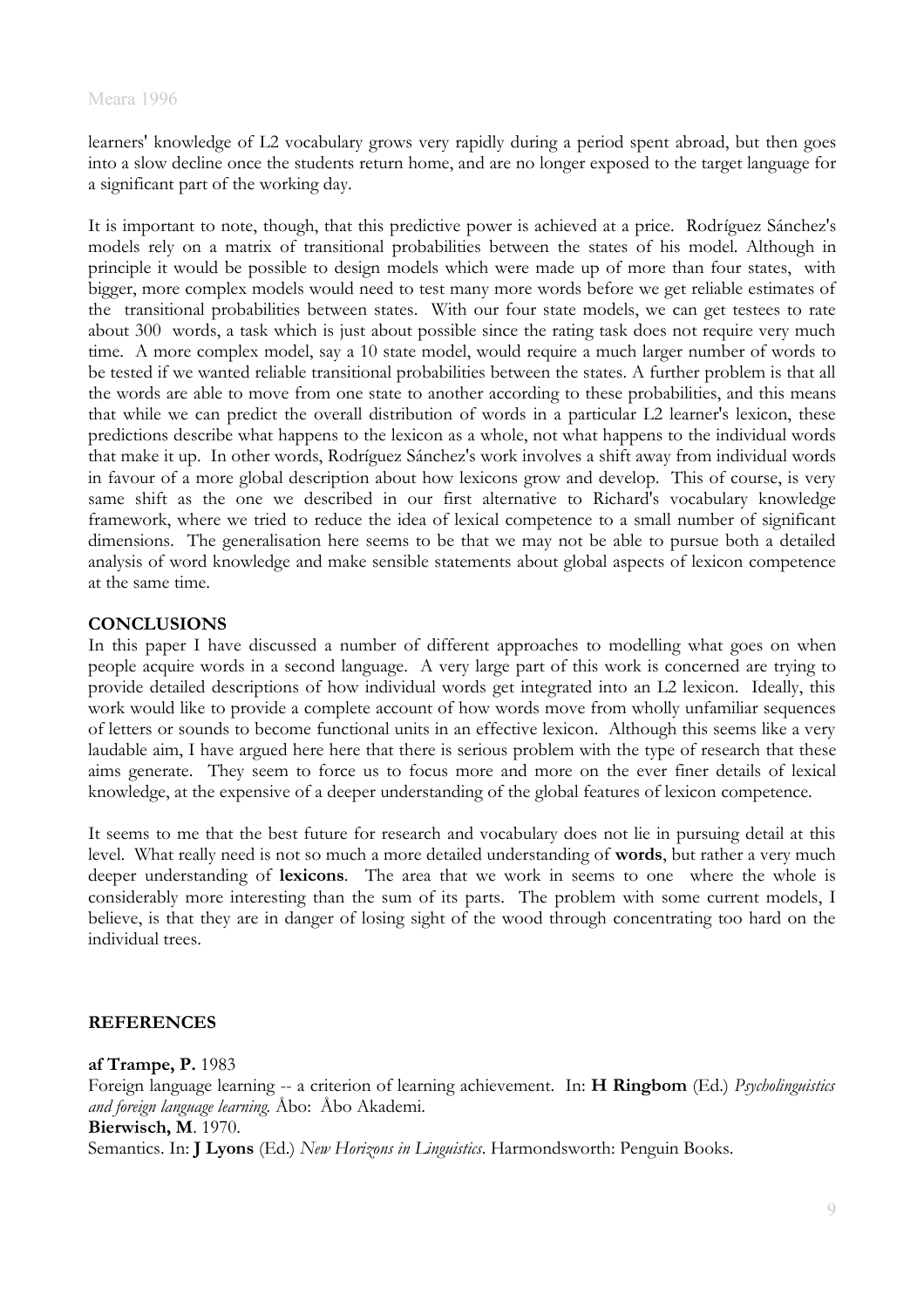**Blum-Kulka, S.** 1981. Learning to use words: acquiring semantic competence in a second language. In: **M Nahir** (Ed.) *Hebrew teaching and applied linguistics*. New York: University Press America. **Chomsky, C.** 1969. *The Acquisition of Syntax in Children from Five to Ten*. Cambridge, Mass.: MIT Press. **Chomsky, N and M Halle**. 1968. *The Sound Pattern of English*. New York: Harper Row. **Deese, J.** 1966. *The Structure of Associations in Language and Thought*. Baltimore: John Hopkins Press. **Ellis, R.** 1995. Modified oral input and the acquisition word meanings. *Applied Linguistics* 16,4(1995), 401-441. **Goulden, R ISP Nation and J Read.** 1990. How large can a receptive vocabulary be? *Applied Linguistics* 11(1990), 341-363. **Hudson, RA**. 1984. *Word Grammar.* Oxford: Blackwell. **Kucera, H and NW Francis.** 1967. *The Computational Analysis of Present-day American English*. Providence, R.I.: Brown University Press **Lyons, J**. (Ed.) 1970. *New Horizons in Linguistics*. Harmondsworth: Penguin Books. **Madden, JF.** 1980. Developing pupils' vocabulary skills. *Guidelines* 3(1980), 111-117. **Meara, PM**. 1990. A note on passive vocabulary. *Second Language Research* 6,2(1990), 150-154. **Meara, PM.** 1994. The complexities of simple vocabulary tests. In: **FG Brinkman, JA van der Schee and MCV Schouten-van Parreren**. (Eds.) *Curriculum research: different disciplines and common goals*. Amsterdam: Instituut voor Didaktiek en Onderwijspraktiek. **Meara, PM.** 1996. The dimensions of lexical competence. In: **G Brown, K Malmkjaer and J Williams** (Eds.) *Competence and Performance in Language Learning.* Cambridge: Cambridge University Press. **Meara PM.** 1996b The third dimension of lexical competence. Paper presented at the AILA Congress. Jyväskylä. **Meara, PM and I Rodríguez Sánchez.** 1993. Matrix models and vocabulary acquisition: an empirical assessment. *CREAL Symposium on Vocabulary Research*. Ottawa. **Nation, ISP**. 1990. *Teaching and Learning Vocabulary*. Boston: Heinle and Heinle. **Osgood, CE, GJ Suci and PH Tannenbaum**. 1957. *The Measurement of Meaning*. Urbana Ill.: University of Illinois Press, **Palmberg, R.** 1987. Patterns of vocabulary development in foreign language learners. *Studies in Second Language Acquisition* 9,2(1987), 201-220. **Read, J.** 1993. The development of a new measure of L2 vocabulary knowledge. *Language Testing* 10,3(1993), 355-371. **Richards, JC.** 1976. The role of vocabulary teaching. *TESOL Quarterly* 10,1(1976), 77-89. **Schmitt, N and M McCarthy** (Eds.) 1997. *Vocabulary: description, acquisition and pedagogy*. Cambridge: Cambridge University Press. Schmitt, N and PM Meara. 1997.